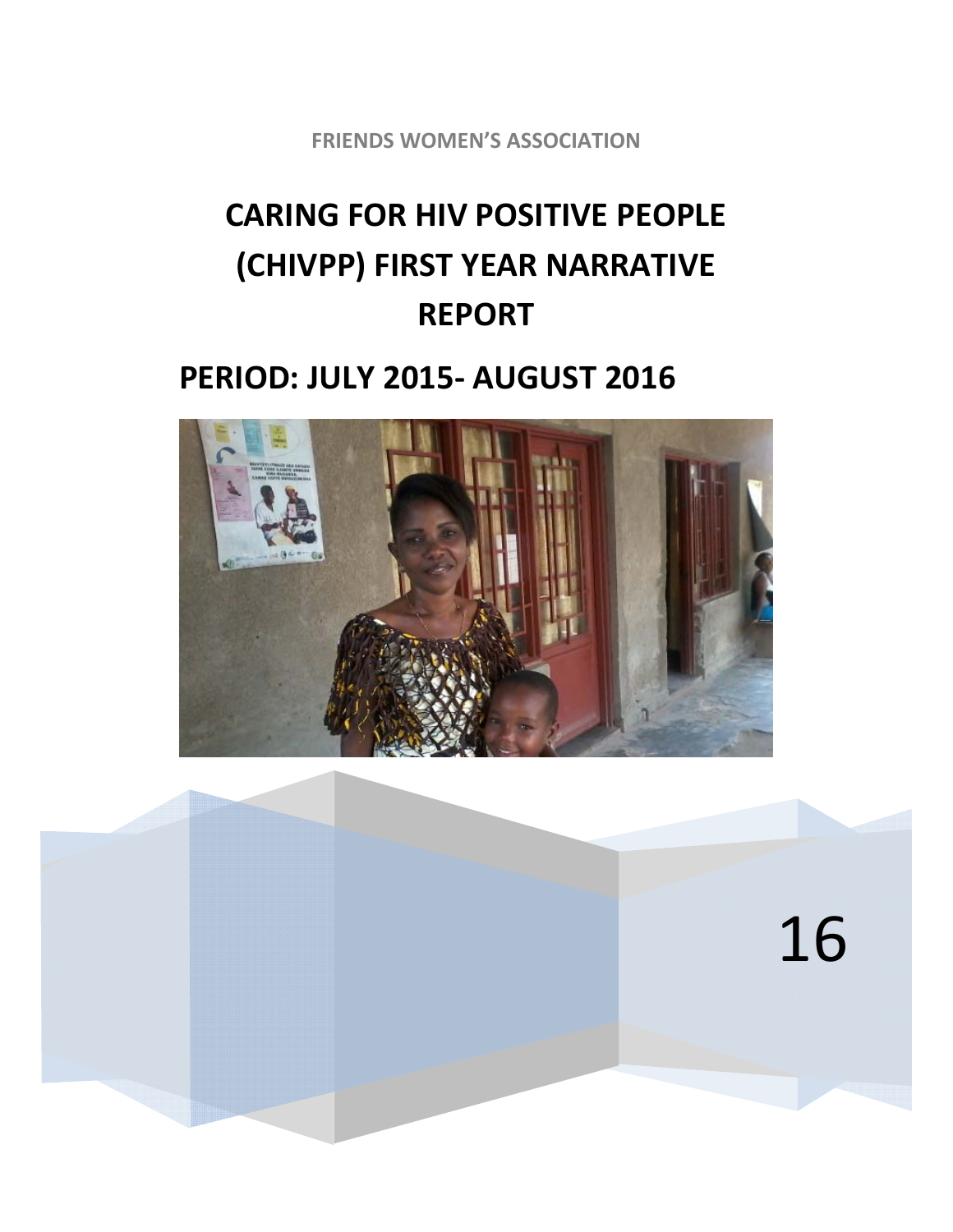# CONTENT: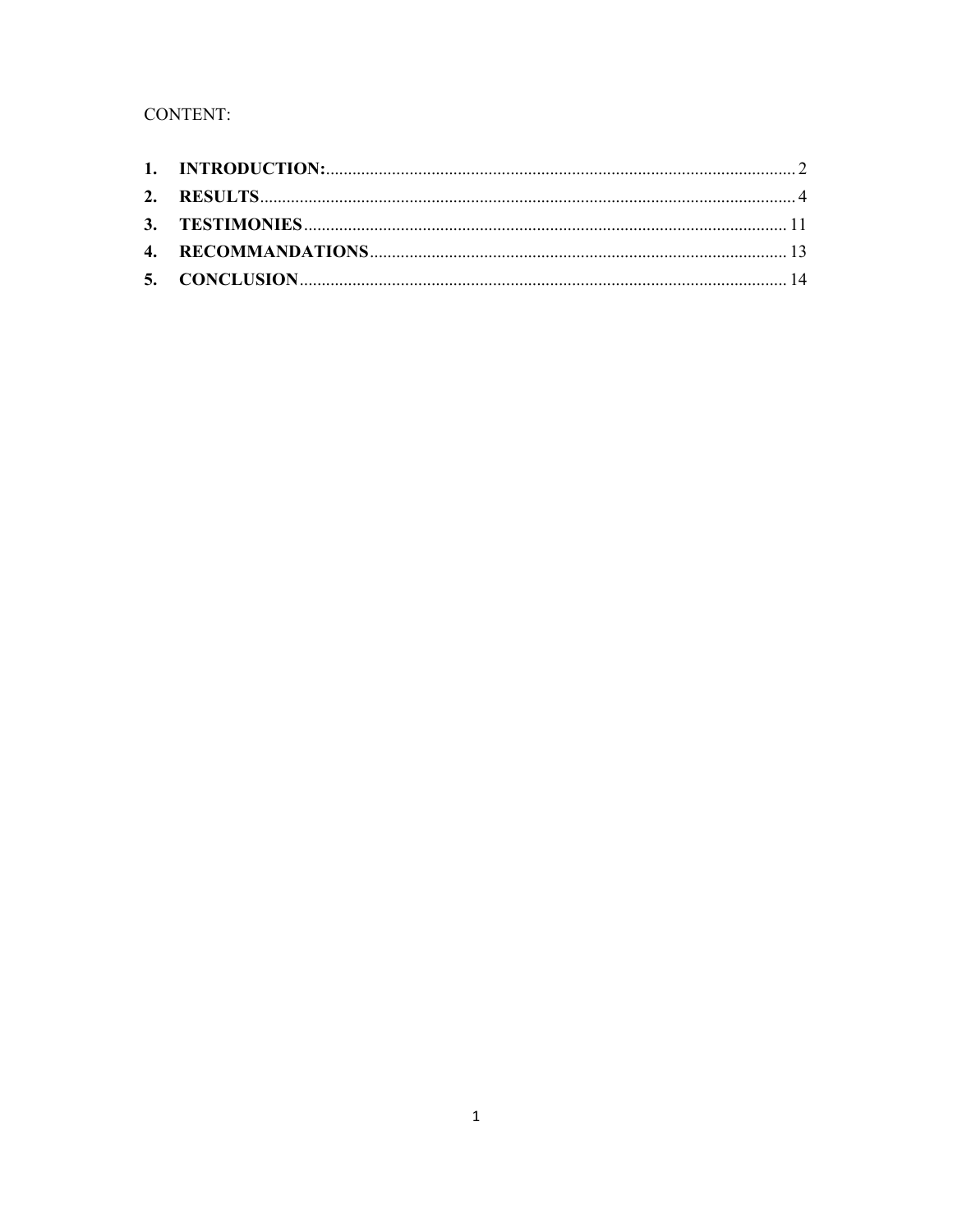#### **INTRODUCTION**

On 6 September 2013, FWA was accredited by the Ministry of Health to dispense antiretroviral treatment (ARV). Over the year 2014, FWA has worked tirelessly to expand into a site ARV. FWA's medical staff had been trained to dispense ARVs by FHI360, an international nongovernmental organization that is helping clinics in Burundi scale up their services in order to prevent mother to child transmission.

One of the main challenges to scaling up its HIV services was that FWA had not its own CD4 machine, which is used to determine whether or not the patient's blood count is low enough to qualify for the ARVs; nor had its own Complete Blood Count (CBC) machine, which establishes whether the body can handle the side effects from the ARV drugs.

In order to begin dispensing, FWA had formed partnerships with several NGOs who have fully equipped labs. Thanks to these partnerships, FWA began dispensing ARV treatment in December of 2014.

At the end of December 2014, FWA had eight patients under ARV medication and fifteen patients under cotrimoxazole. In order to continue progressing, however; it was critical that FWA purchases its own CBC machine. Actually, while we had access to the CBC machine through our partner labs, each CBC test cost was \$3.19. FWA had also to pay transport costs to drop off the blood and to pick up the results, which was expensive, time consuming, and risky since we transported the blood via motos taxis. There were many times when our lab technician arrived at a partner NGO, only to find out that the lab didn't have reagents to operate the CBC machine. As FWA has no means to refrigerate the blood samples, if we were not able to get the blood tested on the same day, we often needed our patients return to FWA in order to draw the blood a  $2^{nd}$  or  $3^{rd}$  time. Therefore, FWA has identified the purchase of the CBC machine as integral to providing effective treatment for its HIV + patients. This is the first dimension of this project "Caring for HIV Positive People" (CHIVPP).

A 2<sup>nd</sup> aspect of this project is to engage our HIV+ patients in a dialogue group. Our objective is to create a safe space where people can come together to disclose their status and discuss the challenges they face living with HIV/AIDS. Through facilitated dialogue sessions, our patients increase their resiliency and receive psycho-social support. A member of our medical team not only facilitate discussions, but also teaches the group how to live positively with HIV/AIDS.

Thirdly, this project is to provide nutritional support for our people infected with HIV/AIDS. Actually, they have been testifying that once they start the ARVs treatment, they feel very weak because they can only afford to eat one meal a day. As we don't yet have the hospitalization service, we have also included insurance cards for our patients.

The fourth dimension of the project is to hire one HIV positive person who is in charge of home visits and provide a report on our beneficiaries so we can assess their progress. Having an accompanist in the community also enables us to keep track of our patients' living situation as people often move from place to place in Bujumbura. The accompanist is a link between FWA and our beneficiaries. She works closely with our nurses and social worker.

As the purpose of this project is to provide holistic care to our HIV positive patients, the  $5<sup>th</sup>$  part of our project is to help the support groups form saving groups so that they can ultimately be economically independent. Saving groups meet weekly to pool their savings and give out loans. All the transactions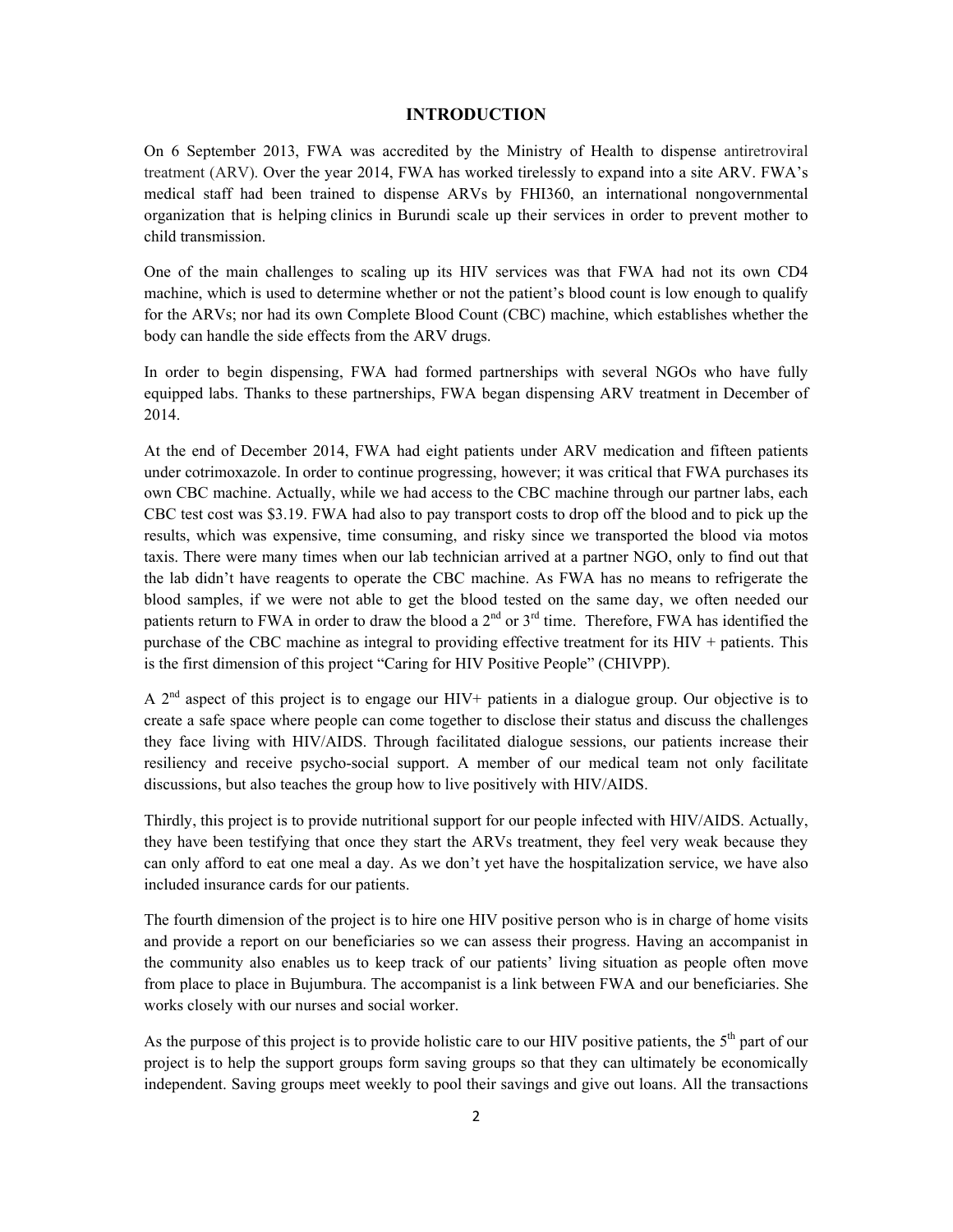are made in the open, with all members present. This system teaches transparency, accountability, conflict management and good governance. It is built on trust and reinforces solidarity. One of our partner organizations "Faith in Action" has had success working with saving groups, and they have agreed to mentor us. During this second year of the project, this organization will train the first group with different modules: Self-Help Group approach, saving and loan issue, vision building, conflict resolution, micro-enterprise development, communication skills, annual action plan, linkage, participatory grading, literacy and book recording.

In order for the ARV site to function adequately, there is a need to build the capacity of FWA's staff so that every member of FWA understands our new program. This year, the funds from Vancouver Island monthly meeting have helped us organize a three-day workshop for FWA staff. That is the sixth dimension of the project.

It is in this context that this program started in July 2015 and its objectives were:

#### **GENERAL OBJECTIVE**

This project seeks to care for HIV positive people holistically.

## **SPECIFIC OBJECTIVES**

- To conduct the CBC test at NTASEKA clinic to minimize the expenses, the wasted time and the risks when travelling from NTASEKA clinic to other medical institutions where the CBC machine is already available
- To stay in contact with our HIV positive people through an HIV positive accompanist.
- To build the resilience of our HIV positive people by creating a safe place where they can share their challenges as a group. This will be done through a discussion group of 25 people held each month.
- To promote a comprehensive and holistic approach to health care for people living with HIV/AIDS.
- Capacity building of FWA staff to understand together and in the same way our support program of people living with HIV/AIDS
- To reduce the stigma and shame of being HIV positive through educational sessions for the community where they can learn about the disease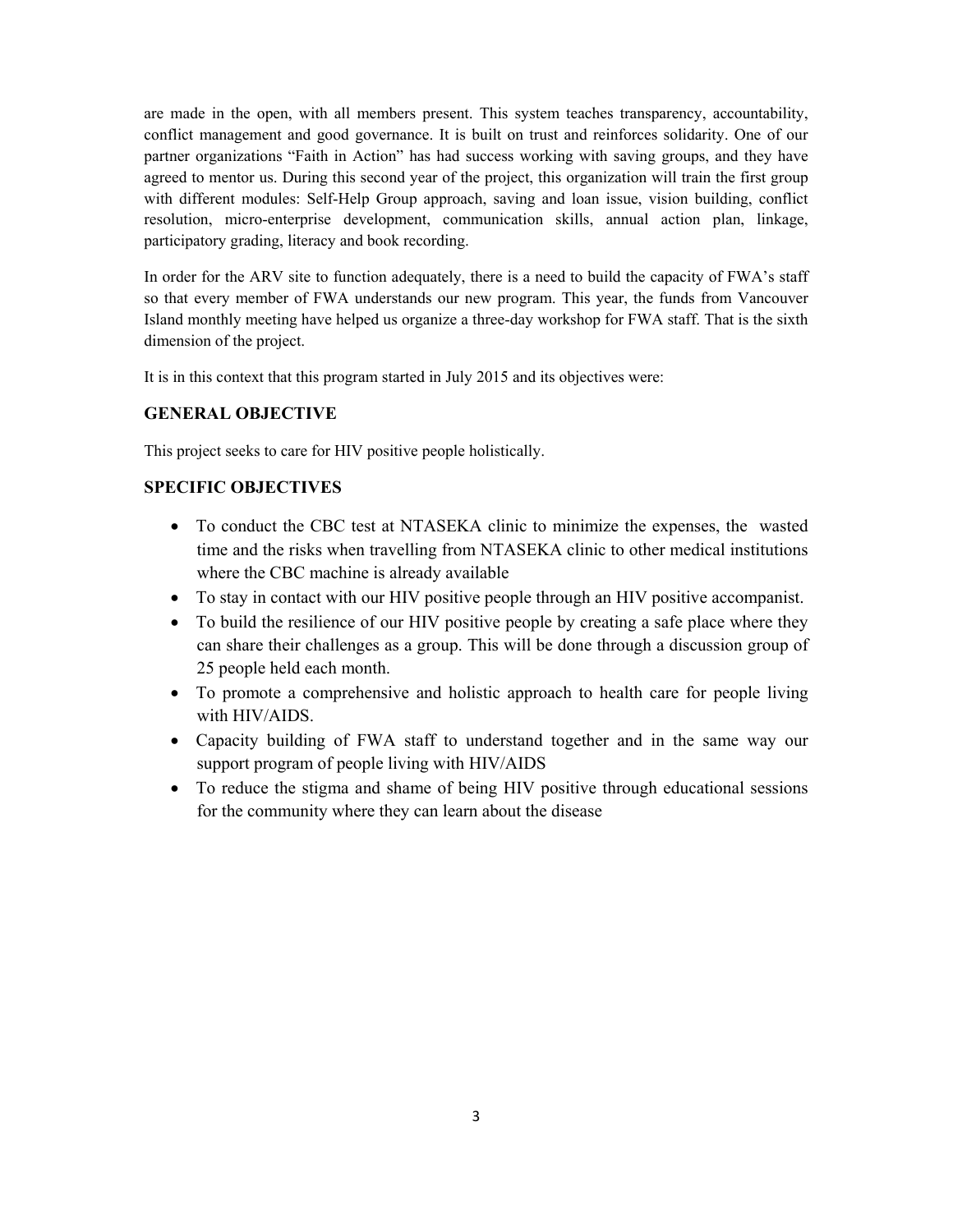## **RESULTS**

After only one year, we have enough results from this project supported by Vancouver Island Monthly Meeting (VIMM).

#### *a. The CBC test problem has been resolved*

The CBC machine was bought in July, 2015 and this has been very helpful for the medical follow-up of our beneficiaries. Indeed, the CBC test is done at NTASEKA clinic. We no longer have to travel to other partner labs for this test. This reduces risks of accidents, expenses, time consuming and stress.



*NDAMWIZEYE Aline, FWA lab technician doing a CBC test*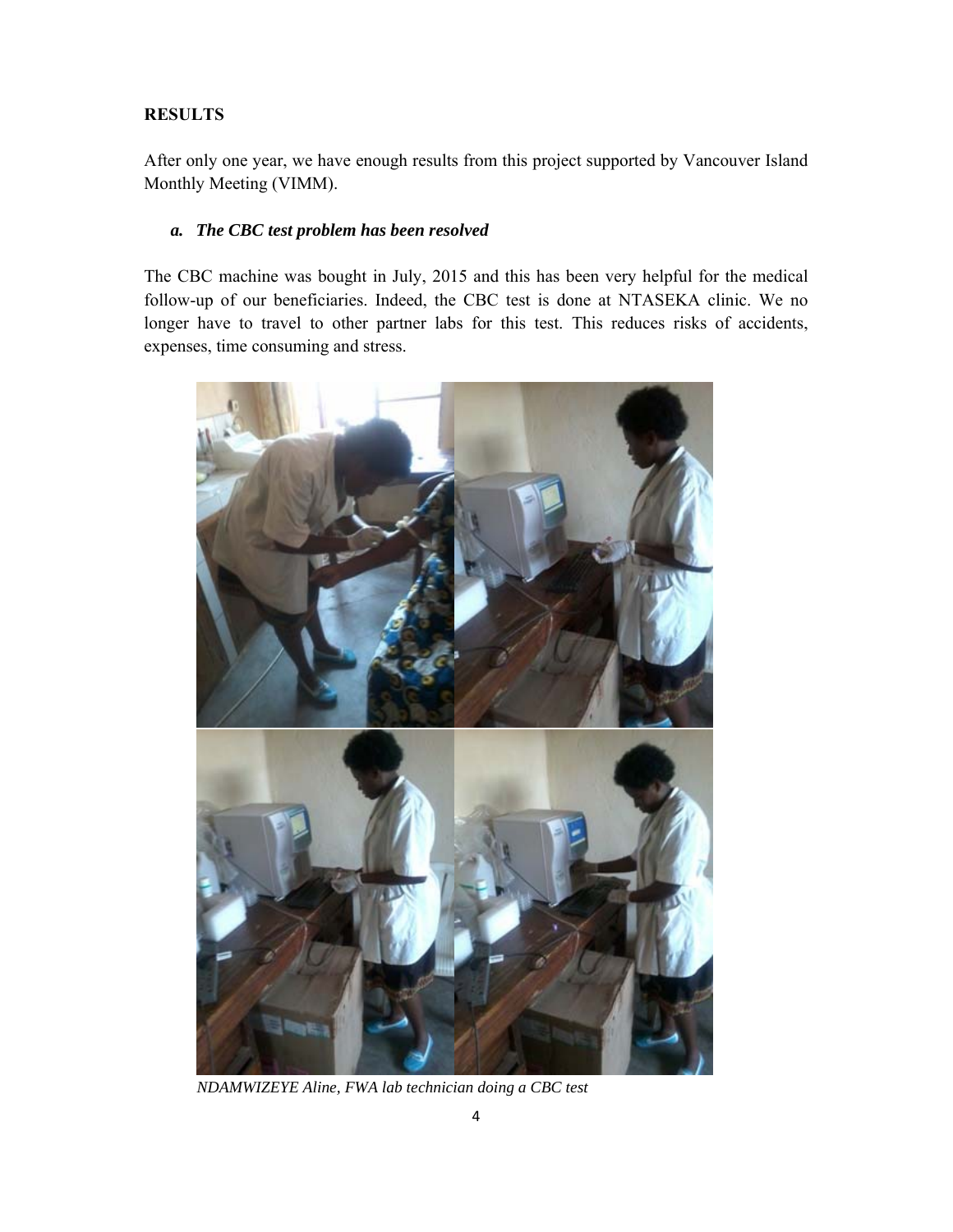#### *b. A total number of 155 people infected with HIV/AIDS followed at NTASEKA clinic*

The number of people infected with HIV under retro drugs is increasing every month: at the end of August 2016, we had a total of 155 people followed at NTASEKA clinic, including 85 under retro drugs.



#### *c. Insurance cards*

30 insurance cards were bought for 30 beneficiaries. As we don't yet have the hospitalization service, these are usually important once some of our beneficiaries are hospitalized.

#### *d. An HIV Positive Accompanist is hired*

**DELACHANCE Félicité**, a woman infected with HIV, was hired to serve as a link between FWA and our beneficiaries.

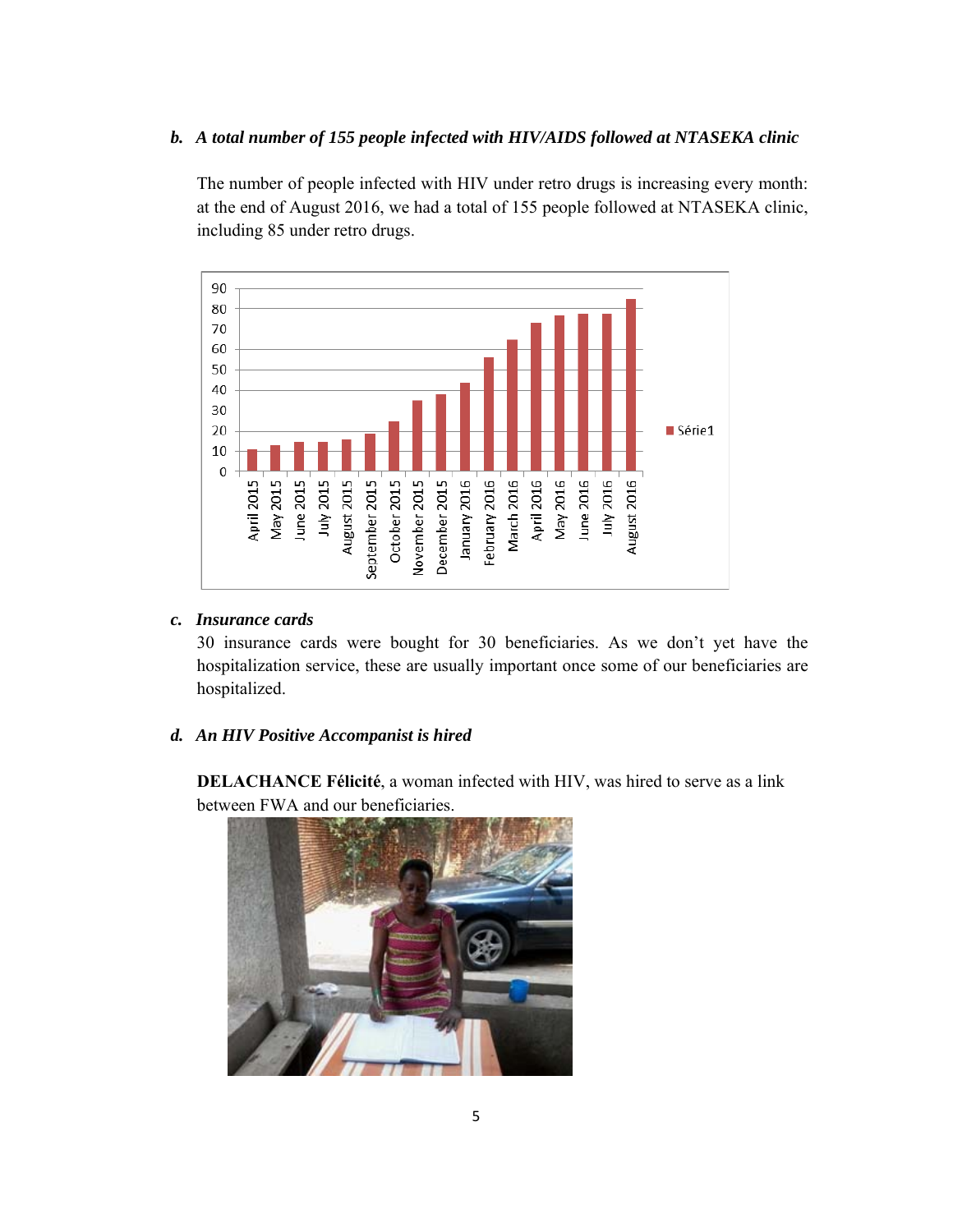#### *e. Discussion groups*

In order to improve the community health in general, FWA has established a clinic offering promotional and curative health care with particular emphasis on people infected with HIV. Since March 2015, antiretroviral therapy was introduced in NTASEKA clinic To better track those vulnerable people, the CHIVPP project has initiated sharing sessions from March 2016 to provide a better psychosocial support through discussion groups. A total of 150 people will be achieved. They will be divided into five groups. A total of 30 sessions will be held from March 2016 to December 2018th. So each group is made of 30 people and will qualify for six sessions. Our objective is to create a safe space where people can come together to disclose their status and discuss the challenges they face living with HIV/AIDS. Through facilitated dialogue sessions, our patients will increase their resiliency and receive psycho-social support. MISAGO Gisèle, a member of our medical team is not facilitating discussions only, but also teaches the group how to live positively with HIV/AIDS. Feedbacks from the participants on the challenges they face will help us better intervene.

So, since March 2016, six sessions were done for the first group of 30 people. The following is the content of the sessions:

| <b>SESSION</b>   | <b>TOPICS</b>                                                      |
|------------------|--------------------------------------------------------------------|
| <b>SESSION 1</b> | Exchanges on the announcement of seropositivity (How did you feel) |
|                  | when you were told that you are infected with HIV/AIDS?)           |
|                  | Explanation of seropositivity, seronegativity, doubtful result     |
| <b>SESSION 2</b> | Discussion about the difference between HIV and AIDS disease       |
|                  | Explanation of the natural history of HIV                          |
| <b>SESSION 3</b> | Exchanges on why taking bactrims and ARVs                          |
|                  | Explanation of opportunistic infections                            |
|                  | Prophylaxis with Bactrim and Isoniadid, ARVs treatment             |
| <b>SESSION 4</b> | Methods of HIV transmission, methods of HIV prevention (in small   |
|                  | groups)                                                            |
|                  | Explanation of the transmission methods                            |
|                  | Explanation of the prevention methods                              |
| <b>SESSION 5</b> | Methods of HIV transmission, methods of HIV prevention: Review     |
|                  | Prevention of transmission from mother to child                    |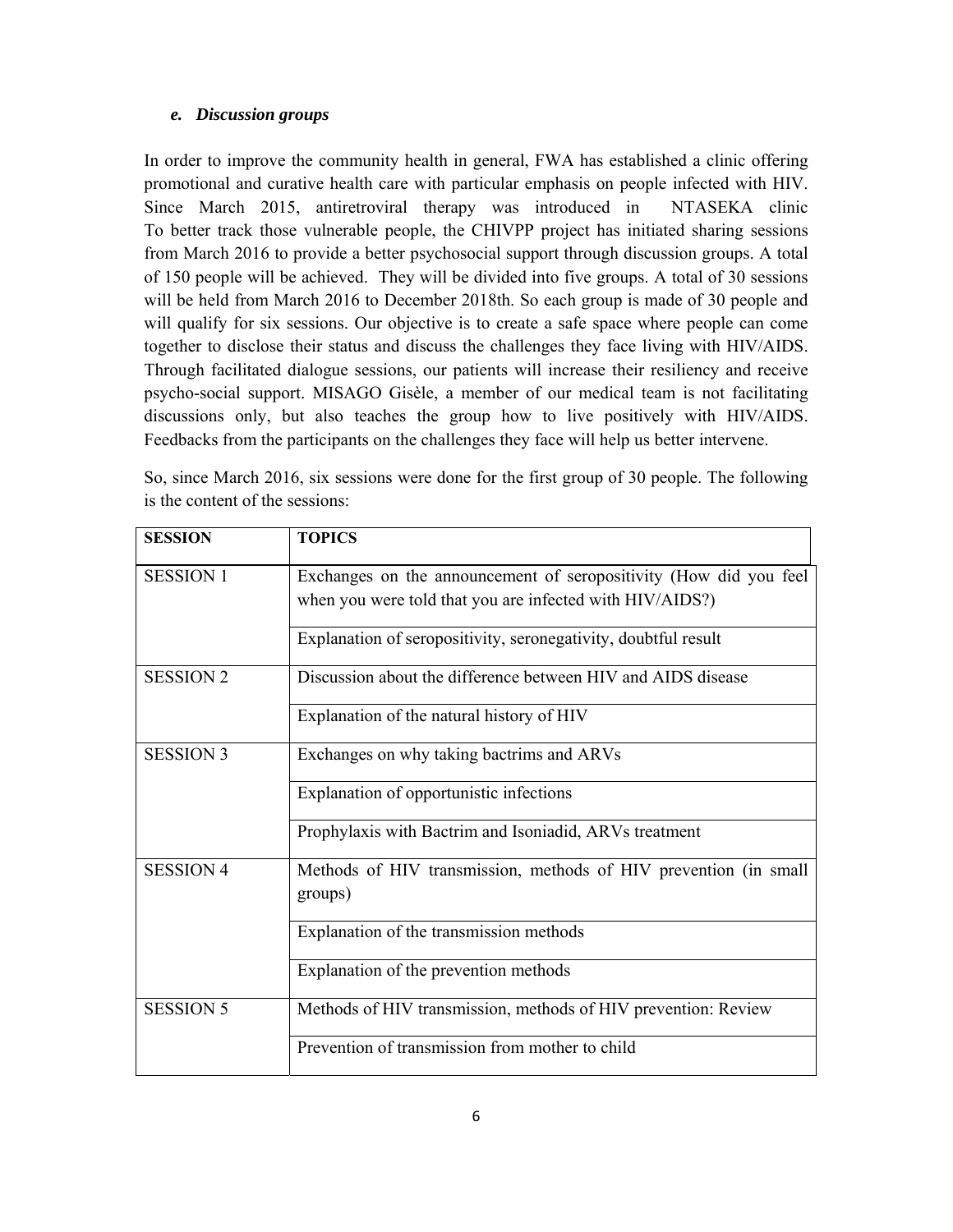|  | <b>SESSION 6</b> | Exchange on family planning for people under retro drugs |
|--|------------------|----------------------------------------------------------|
|--|------------------|----------------------------------------------------------|



*The first discussion group done on March 29th, 2016. People were still afraid to face each other*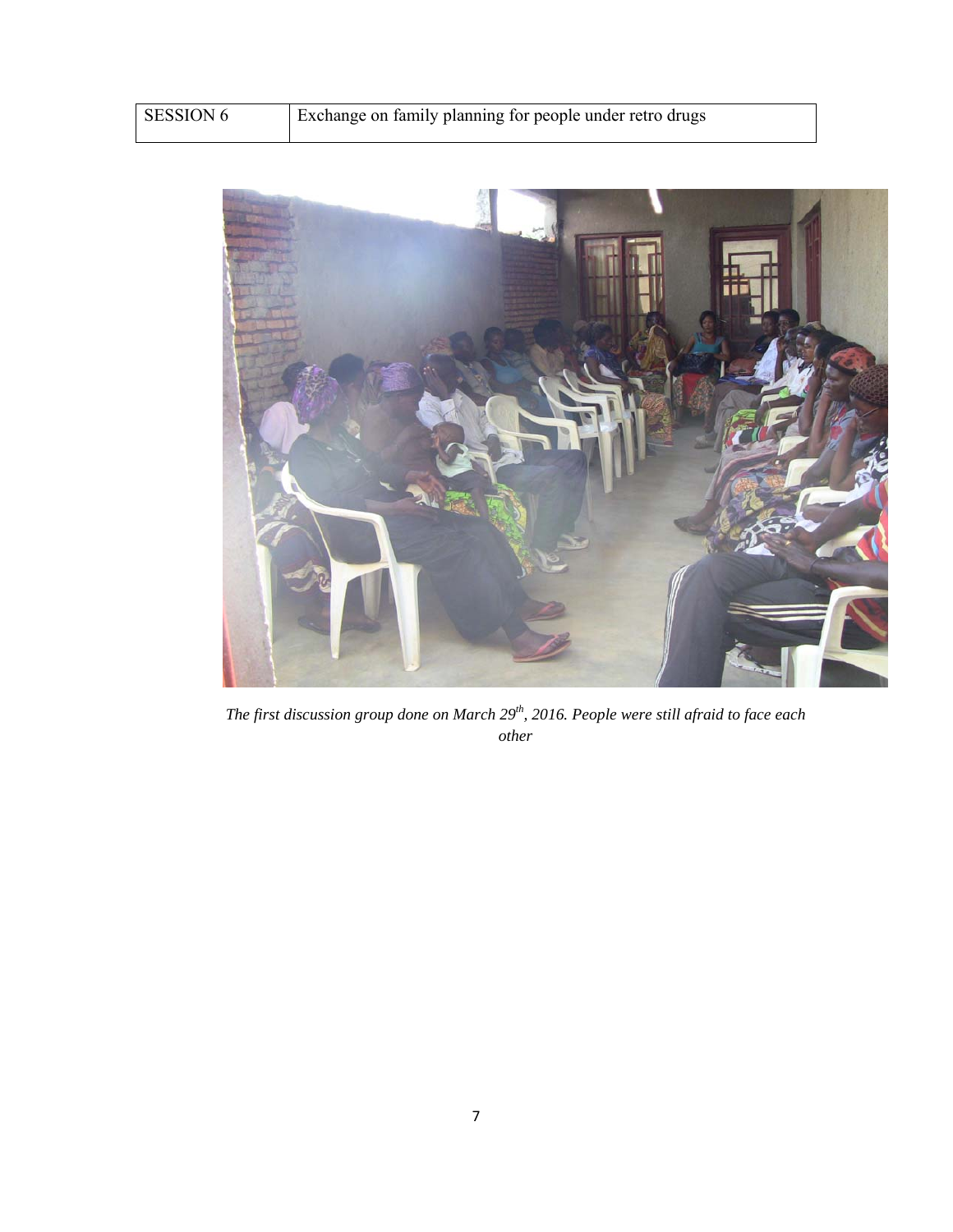

The recent discussion group done on August 20<sup>th</sup>, 2016. Now, they are able to talk to each *other, to share their stories and to work in small groups* 

# *f. Nutritional support*

Our HIV positive people are so thankful for the nutritional support. However, the kit has decreased as the number of people is still increasing.

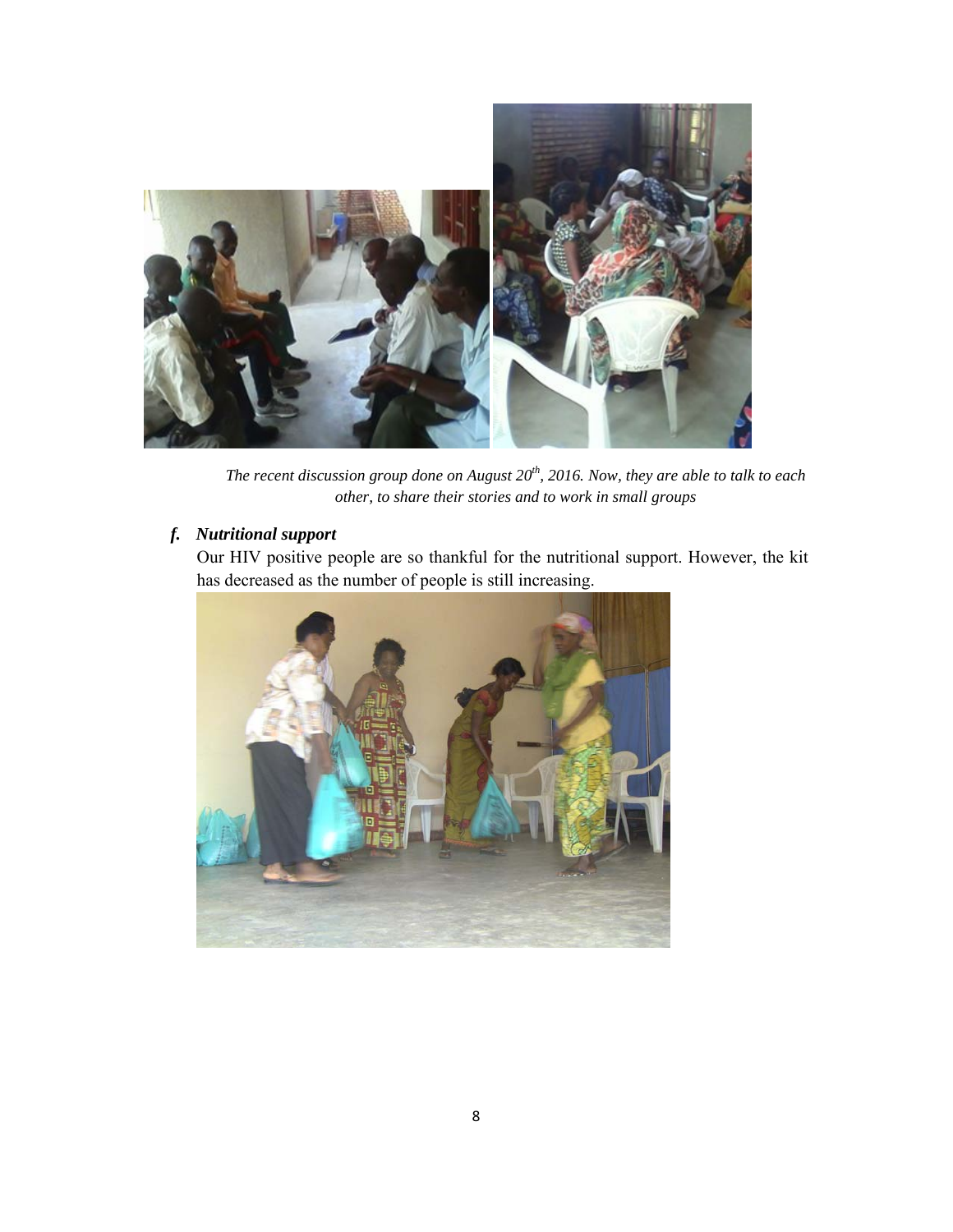

*The first day they received they received the nutritional support kit* 



*In April 2016, the kit had already decreased*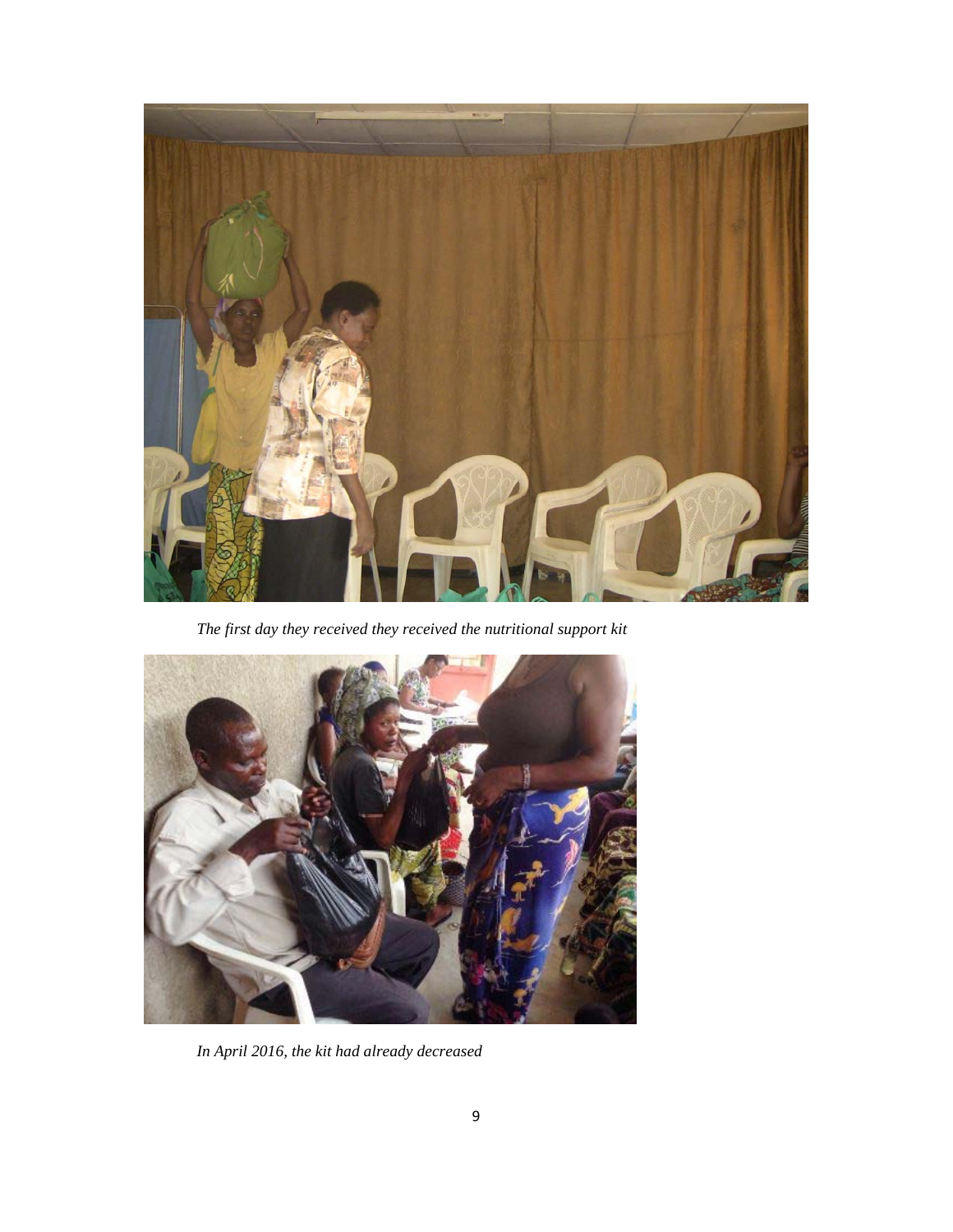# *g. FWA staff capacity building*

A three-day capacity building was done on 3-5 August, 2015. Different topics were exploited: epidemiology, the natural history of HIV, methods of transmission of HIV/AIDS, methods of prevention of HIV/AIDS, explanation on when to start ARVs treatment and how to administer retro drugs, compliance, results annoucement especially for sero-discordant couples and teenagers and therapeutic education.



*From left to right: Dr NIBONA Alexia, GIRUKWISHAKA Marcelline, KAMUGISHA Marie Claire*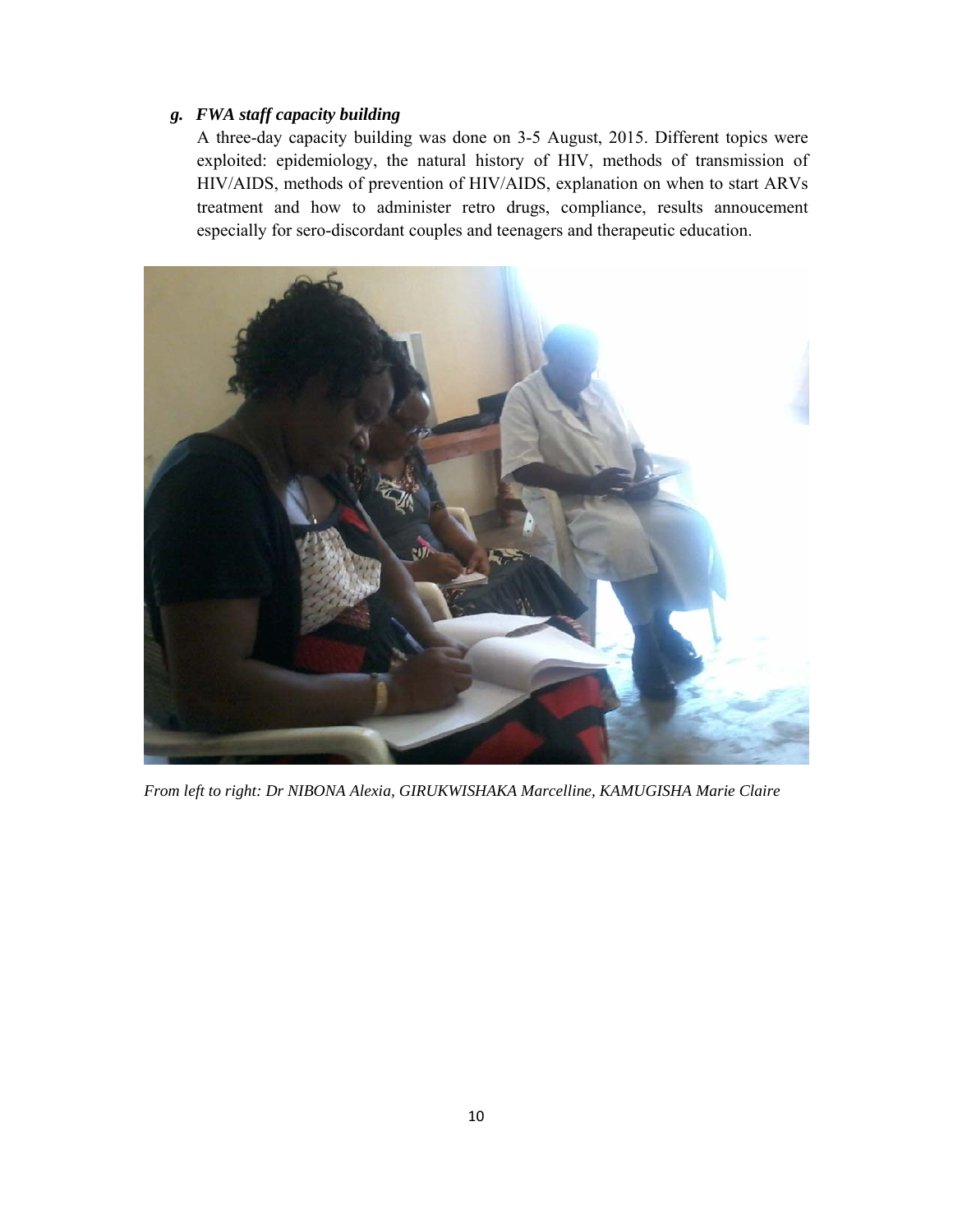

*Two facilitators: Doctor NAHIMANA Thierry (1st picture) and Madame BARAGUNZWA Agathonique, the Psychologist (2nd picture)*

#### **TESTIMONIES**

*"My name is BUKEYENEZA Anne Marie, before coming here at NTASEKA center, I spent one whole month in the hospital. My weight has decreased from 82kg to 58kg. When I arrived home, I continued to be sick and weak. I had always flu and temperature. And my husband often asked me, "At the hospital, did they do all tests for you?" (Perhaps he already knew that we were already infected with HIV/AIDS, but he had never told it to me). One day, I asked one of my friends if she knew a nearby place where I could do voluntary test, and she told me about NTASEKA center. In that way, I came here. When they tested me, I was found HIV positive. That day, I cried a lot; I was discouraged, thinking about my five kids because I have to work hard for them to survive. I remember the day I was told that I am HIV positive: it was on Thursday. That day, I was so afraid that I thought that I would die before the following Monday. However, when I met with NTASEKA medical doctor, she encouraged me that I will continue to live. She quickly asked me to do the CD4 test. And the results showed that my CD4 were too low. That is why, I started the ARVs treatment. Now, after one year and a half, I am 79 kg weight. I am now selling oil at Kamenge market to support my family. I praise the Lord and thankful to FWA*"

"*Frankly speaking, I'm very thankful for FWA because in addition to the retro drugs, we receive free medical care here at NTASEKA clinic whenever we are sick"*, **KAMIKAZI Beatrice** 

*"Before I came here to be screened at NTASEKA clinic, I did not know that I was HIV positive. The day I learned my HIV status, I Arrived home, discouraged, and I told my*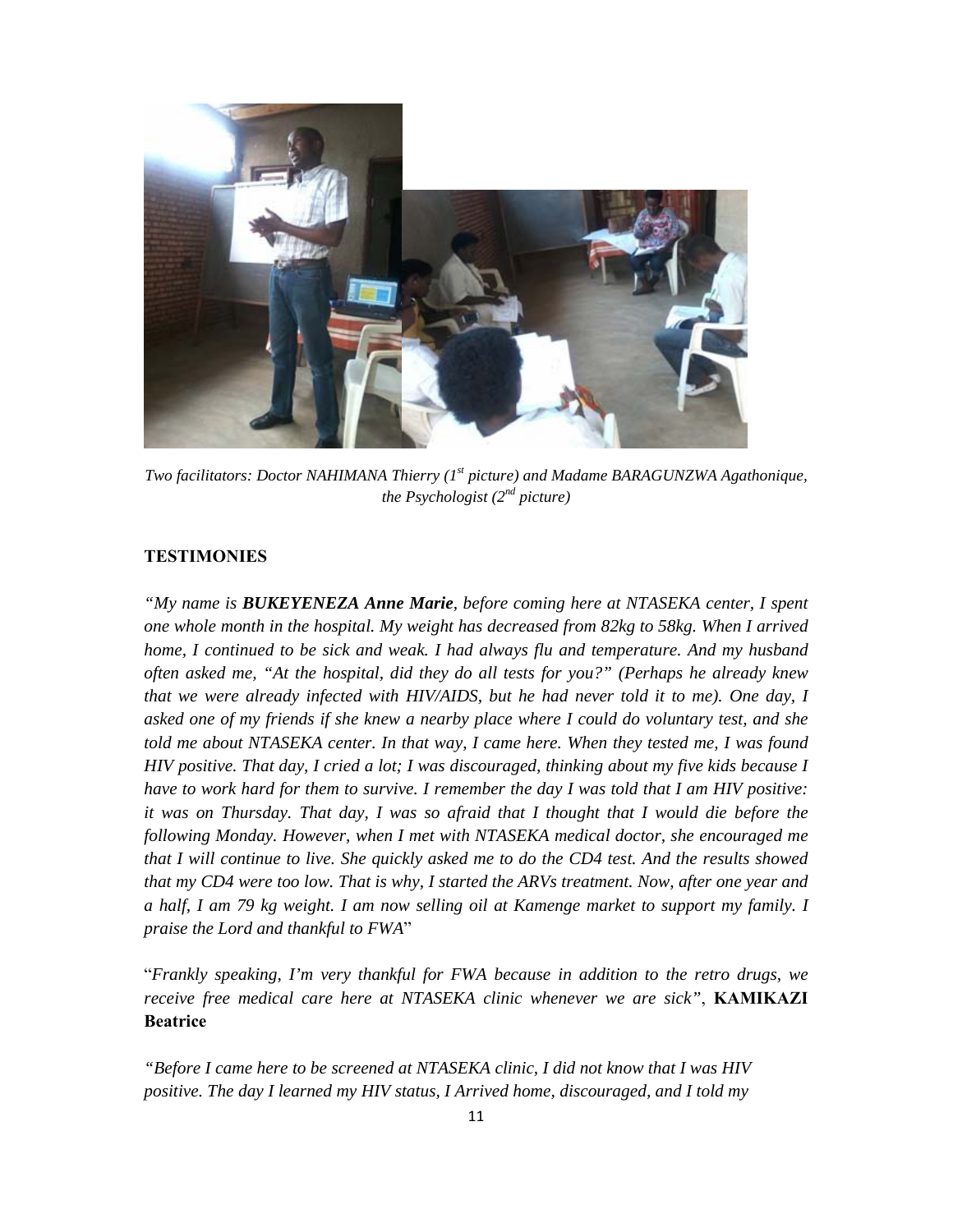*husband the bad news. The latter told me that it is normal. From his answer, I understood that he was the one who had infected me. I then started to insult him saying that he is a bad man, selfish and assassin. The same day I decided not to live together with him. When I was doing my suitcases, he joined me in the room to calm me and to ask for forgiveness. He even promised to give me gifts. I gave him a condition to come also to be tested here at NTASEKA clinic. He kindly agreed. That is why we are all under ARVs treatment",* **NAHIMANA Francine**

*"I was pregnant and I was falling sick very often. I thought it was because of my pregnancy. I went to Jabe health center. A lot of tests, including testing for HIV / AIDS were prescribed to me. Thus, while they told me I was HIV positive, I stayed in a fixed position without being able to understand what had happened. I cried a lot in the counseling room and a few minutes after I went back home. There, I insulted my husband. It was during the night when I remembered that I was a prostitute before my wedding. I began to accept my status. But, the next day I came here at NTASEKA clinic to check if my result was really positive. The result was always the same. I returned to the house discouraged, and I decided to say nothing to anyone. I stayed at home until the day of delivery. Unfortunately, I had a stillborn. After two months, I suffered from tuberculosis. I then returned to NTASEKA clinic and I started ARV treatment. I advised my husband to get tested, but so far he has refused. I do not know if he is also under retro drugs. Actually, he is a too hard man.",* **BAKANIBONA Orga** 

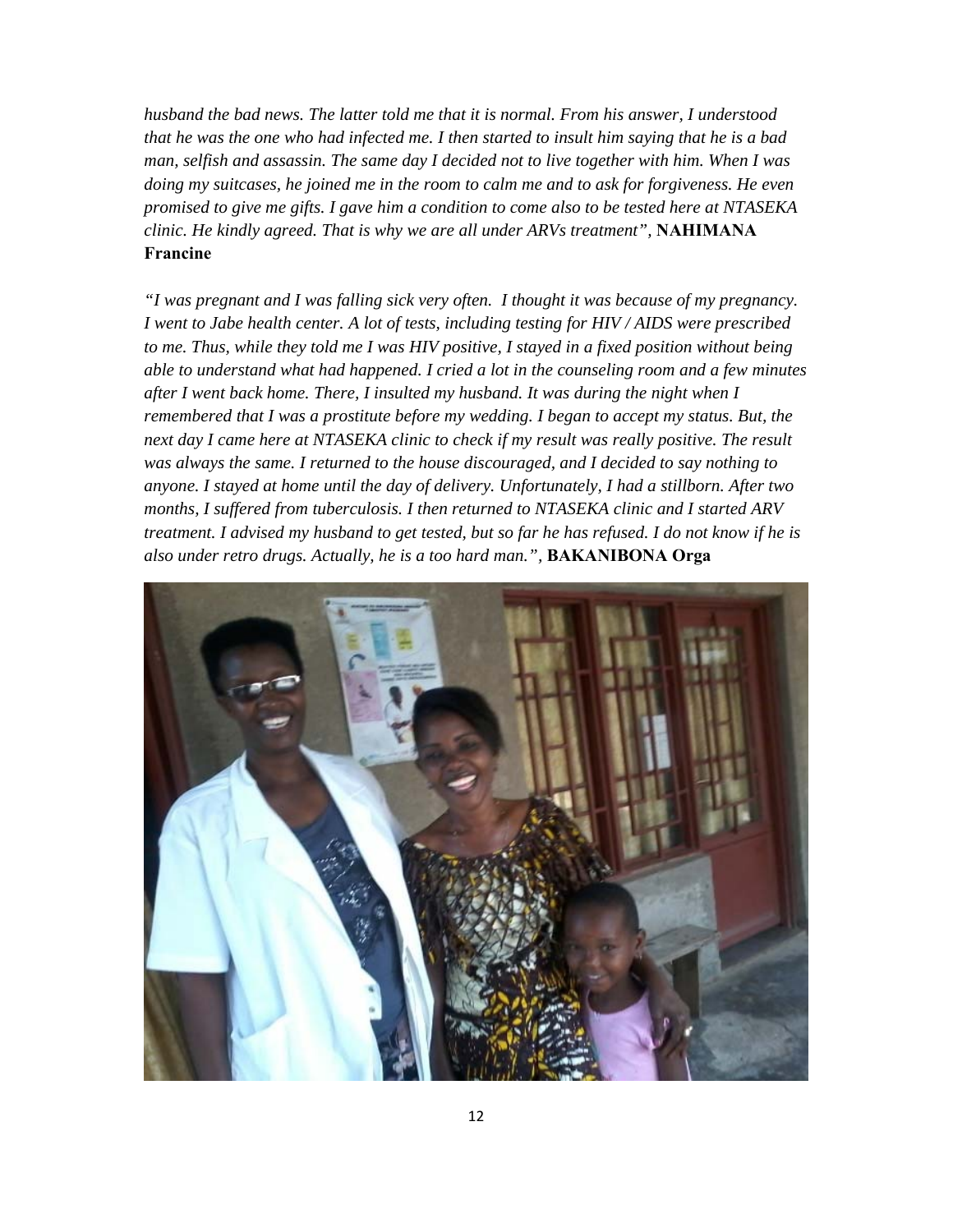*From left to right : MISAGO Gisèle (FWA nurse, BAKANIBONA Orga (The first one to be under ARVs treatment at NTASEKA clinic) and her last daughter* 

*"Through the sharing sessions, I have now learned that we must use condoms while doing sex with my husband. This useful for birth control and prevents both of us from infecting each other."* **(BUKEYENEZA Anne Marie)**

*"Before the sharing sessions, I used to drink so much alcohol that I could even spend one whole week without taking the ARVs. When I was drunk, I could not even eat because I had no appetite. Now, I have learned that interrupting the ARVs can have negative impact on my health in the future. As I'm no longer taking alcohol, I have moved from 75kg to 90 kg"*  **(KAMIKAZI Beatrice)**

#### **RECOMMANDATIONS**

These are recommendations from our HIV positive beneficiaries:

- More sharing sessions
- To increase the nutritional support kit
- Giving them small loans to initiate income generating activities so that they can be independent economically
- Our beneficiaries have suggested to avail and to equip enough the pre-natal and maternity services to adequately address the prevention of HIV transmission from mother to child. They have also expressed the idea of giving a contribution of BIF 1000 per month to create their own social account so that they can help each other just in case